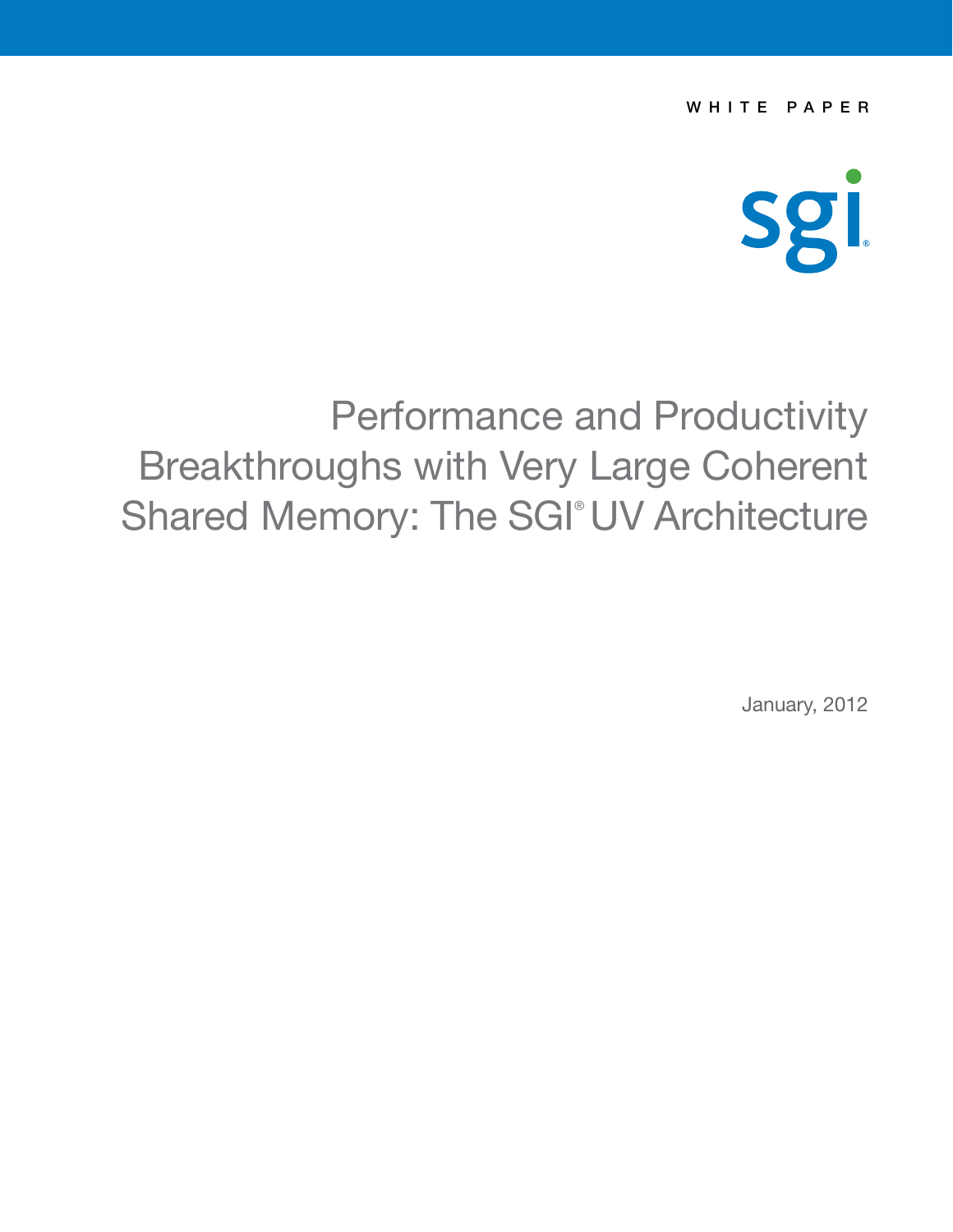TABLE OF CONTENTS

| 1. Introduction                                                           | 3              |
|---------------------------------------------------------------------------|----------------|
| 2. Background                                                             | 3              |
| 2.1 Distributed Memory Architectures                                      | 3              |
| 2.2 Data Access Hierarchy                                                 | 4              |
| 3. SGI Shared Memory Architecture: Massive Shared Memory Resources        | 5              |
| 3.1 Memory Scaling                                                        | 5              |
| 3.2 Advanced Features of SGI UV                                           | 5              |
| 3.2.1 Flexible I/O Scaling                                                | 5              |
| 3.2.2 Flexible Interconnect Scaling (Connectivity, Latency and Bandwidth) | $\overline{7}$ |
| 4. Benefits of Global Shared Memory                                       | 7              |
| 4.1 Massive In-Core Computation by Design                                 | 7              |
| 4.2 Massively Memory-Mapped I/O                                           | 7              |
| 4.3 Highly Efficient Message Passing                                      | 7              |
| 4.4 Arbitrary Scaling of Problem Size                                     | 8              |
| 4.5 Efficient Utilization of Memory Resources                             | 8              |
| 4.6 Greatly Simplified Load Balancing                                     | 8              |
| 4.7 Efficient Development and Administration for Reduced TCO              | 9              |
| 5. Programming Models                                                     | 9              |
| 6. Use Cases and New Possibilities                                        | 9              |
| 6.1 Fraud Detection/Cyber Security                                        | 9              |
| 6.2 Biolnformatics                                                        | 10             |
| 6.3 Data Analytics                                                        | 10             |
| 6.4 Real-Time Interaction with Massive Datasets                           | 10             |
| 6.5 Memory Resident Databases such as Oracle TimesTen                     | 11             |
| 6.6 Dataflow Applications                                                 | 11             |
| 7. Summary                                                                | 11             |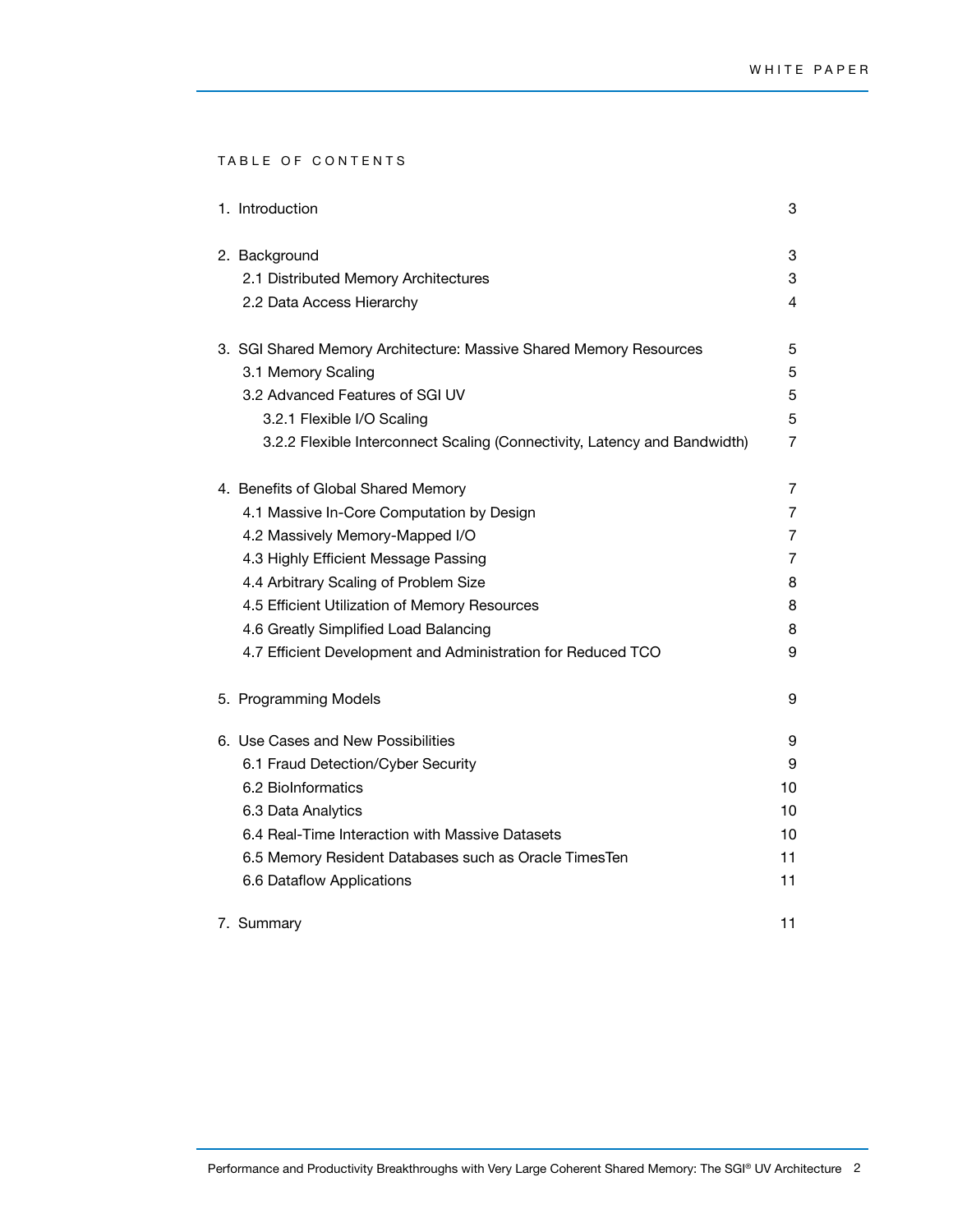## 1. Introduction

Computer systems that implement a large coherent shared memory (CSM) architecture while scaling to high processor counts offer a new dimension in the advancement of application performance. A large CSM architecture can produce breakthroughs in achievable performance and user productivity, while offering entirely new ways of solving a wide range of problems in science, engineering and business applications.

This paper describes the advantages of a large CSM architecture with careful consideration of the data access hierarchy that is typical in high end computing and data analysis. The speed with which a processor can access data drops by many orders of magnitude in the progression from on-chip cache to off-chip cache,to system memory, and finally to disk. A well-implemented large CSM architecture improves processor performance by maximizing the use of fast data access. Specific attributes of the SGI® UV large CSM implementation are discussed, along with real world examples of breakthrough computational results.

## 2. Background

#### 2.1 Distributed Memory Architectures

Multiprocessor distributed memory systems (see Figure 1) consist of multiple "nodes" which communicate via a dedicated network of router elements and interconnect channels (links). Endpoint nodes generate and process the messages which travel across the network links, whereas router elements simply forward messages toward their intended destinations. The computational, memory and communications resources that give a system its computational capabilities reside within the individual end point nodes.



Figure 1: Typical system architecture with physically distributed memory.

In this discussion, we refer to two different system environments. The first is commodity clusters, typically based on a number of thin rackmount servers or blade servers with limited memory installed on each server. In order to access the memory on a different node, the application running on one node must communicate with the desired node where the data in the memory resides, and issue special commands to retrieve the data in the remote memory address. The memory on one node is not directly visible to the processing elements on a different node.

In the second system environment, all memory that resides on any node (or blade) is visible to any of the cores in that system. This is referred to as a coherent shared memory (CSM) system. All data within memory is available using direct access mechanisms, regardless of where the memory actually resides (local or remote). On the SGI UV system, each of the up to 2,560 cores can coherently access the maximum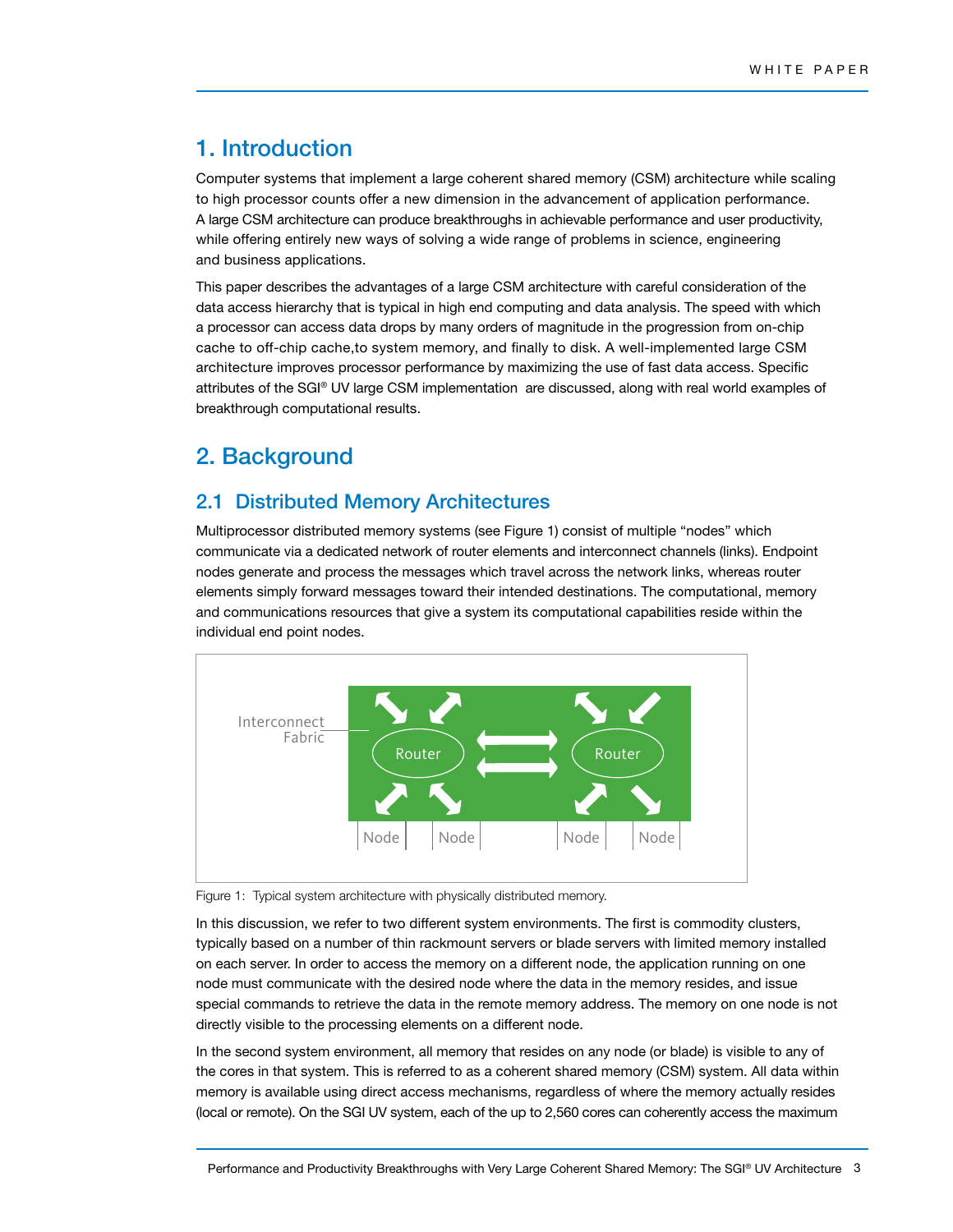memory in the system, which is limited only by the address space on the Intel® Xeon® processor. The coherent memory addressable directly is not limited to that which resides on the physical board where the processor resides. Figure 2 shows these differences.



Figure 2: Distributed Memory System vs. Coherent Shared Memory System

#### 2.2 Data Access Hierarchy

In recent years we have seen rapid improvements in microprocessor cycle times. However, the performance of data storage outside the immediate processor domain (the process registers and on chip caches) has not kept pace. In particular, main memory and I/O latencies have not improved nearly as rapidly as the speed at which the data is needed. Today, on-chip processor caches provide access to data with latencies on the order of one or two nanoseconds. These latencies tend to scale directly with clock frequency improvements and thus track those trends closely. This contrasts strongly with typical local (on-node) SDRAM memory, delivering data to the process or core with an access latency of perhaps 100 nanoseconds—roughly 100x slower. Corresponding reductions in bandwidth occur as you progress through the data hierarchy as well.

| <b>Data Hierarchy Layer</b> | Latency         | Normalized Access Times |
|-----------------------------|-----------------|-------------------------|
| L1 Cache                    | $1.4$ ns        |                         |
| L3 Cache                    | $23$ ns         | 16x                     |
| Local / Remote Memory       | 75 ns to 1 usec | 53x to 700x             |
| Disk                        | 2 ms            | $3.6x$ 10 $\frac{6}{x}$ |

Table 1: Latency and resulting access times across the data hierarchy

These trends combine to form a tremendous gap between processor and memory performance. A generally accepted approach to mitigate the impact of this gap has been to rely upon larger processor cache subsystems in which successive levels of the cache trade off faster access times for larger capacity. Unfortunately, processor cache yields little benefit for applications that have random memory access patterns with very large memory footprints. Although cache sizes continue to grow with new generations of processors, data required by applications continues to grow as well, perhaps by even larger amounts. The performance gap is especially severe in multiprocessor servers where sharing data may require traversing multiple cache hierarchies, spanning thousands of processor clock cycles.

While much has been written about this "memory wall" (a term coined by Wulf and McKee in their paper "Hitting the Memory Wall: Implications of the Obvious" 1), little has been written about the even more pronounced I/O wall. As shown in Table 1, the memory wall is about one to two orders-of-magnitude, the difference in cache and memory latencies. However, the latency difference between memory and disk—the I/O wall—can exceed four or more orders-of-magnitude. Huge productivity gains are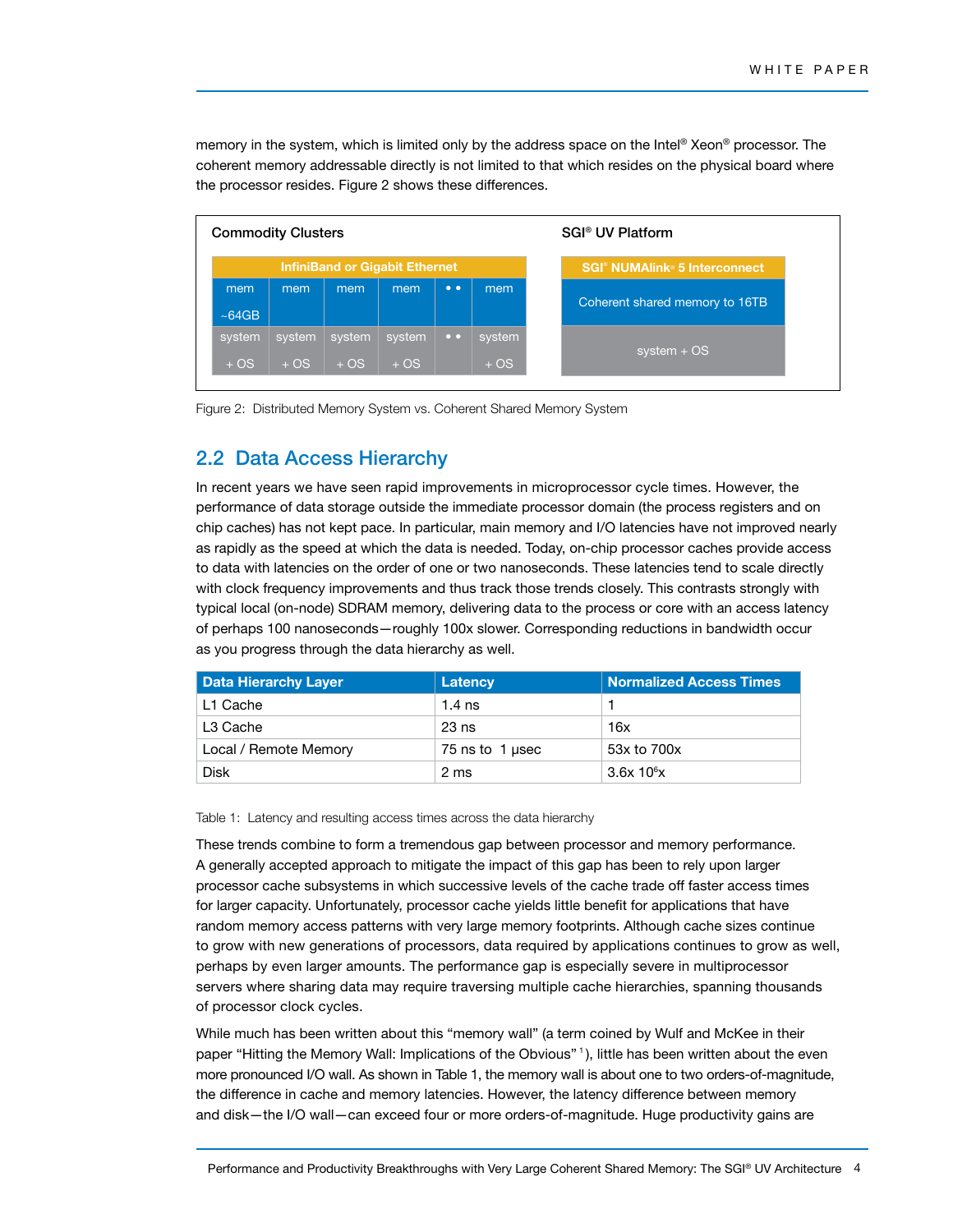achieved when an application's working data set fits entirely in main memory (as opposed to paging data in and out to disk). A familiar example of this is the common case of laptop or desktop PCs for which application performance (and therefore user productivity) is enhanced far more by installing additional memory and avoiding disk access than it is by upgrading to a faster processor.

Figure 3 summarizes the multiple order-of-magnitude differentials in latencies and bandwidth between levels within the data access hierarchy.



Figure 3: Bandwidth and latency worsen dramatically as data moves along the hierarchy from processor cache to disk storage.

## 3. SGI Shared Memory Architecture: Massive Shared Memory Resources

In recent years, the capacity of global and coherent shared memory systems which can feasibly be constructed has increased dramatically. This advance has been led by SGI with successive improvements to its system architecture with the NUMAlink® communication system. NUMAlink was introduced initially in the SGI Origin® product line and is now is in its fifth version. In addition, DRAM cost per bit has declined to the point where many terabytes of coherent shared memory is not only feasible, but more affordable.

A key to making use of CSM is a system architecture that is able to provide efficient direct processor load-store access to the entire address space. With the SGI coherent shared memory architecture, the SGI UV system couples the large physical address space of the Intel® Xeon® processor with a system interconnect capable of distributing that address space seamlessly across hundreds or even thousands of nodes and cores. This means any load instruction that a processor issues can read any address in the entire coherent shared memory space of a system (on any node) exactly as it would read data in memory on the same local node. No additional programming is needed at the application level.

In addition, the SGI system architecture as implemented on the SGI UV allows independent scaling of processors, memory capacity, memory bandwidth, interconnect bandwidth, I/O connectivity and I/O bandwidth.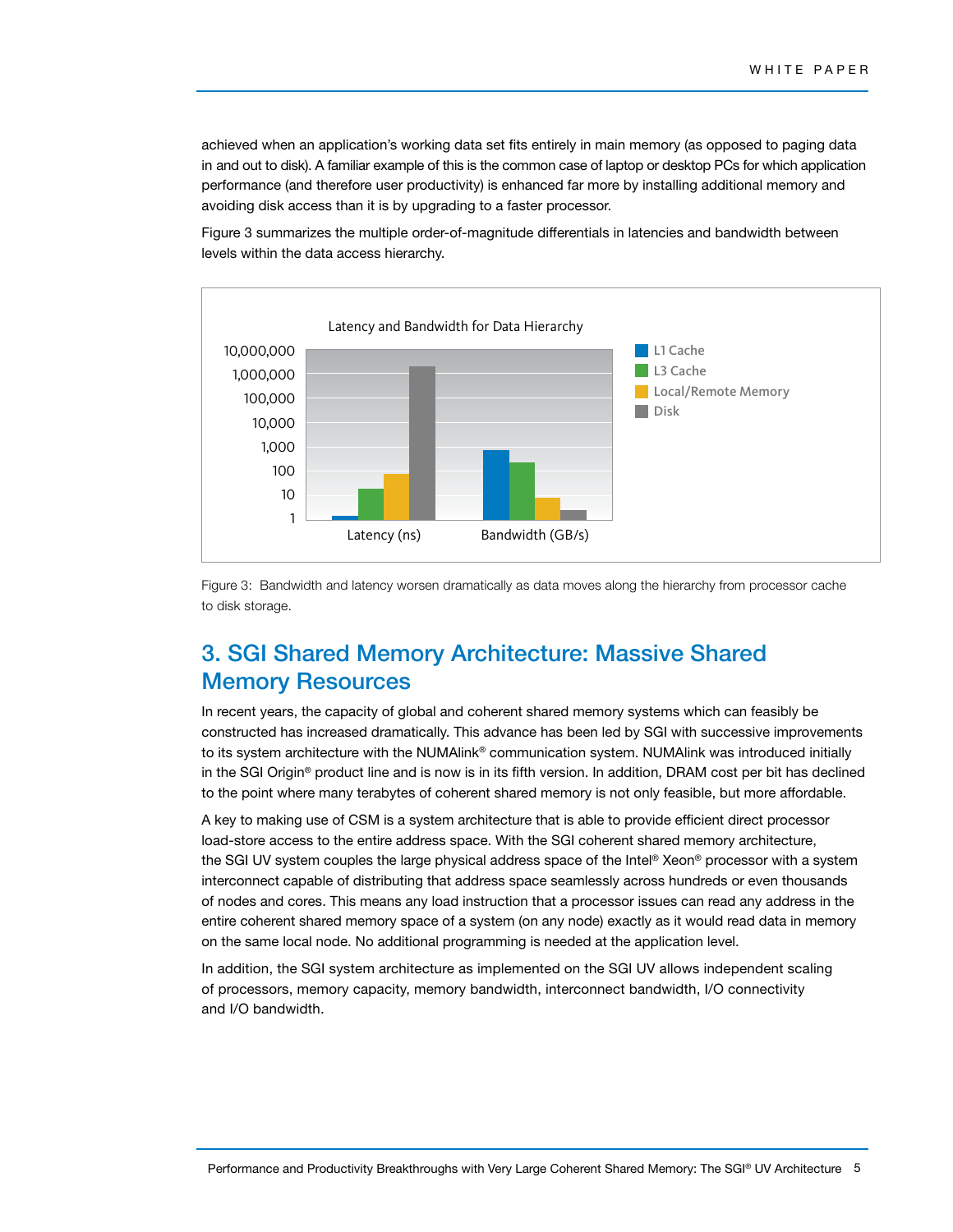#### 3.1 Memory Scaling

Memory capacity is expanded by adding more memory DIMMs into the system. Since memory can be addressed from any processing core, by adding memory to any physical node, the entire system can use that added RAM. The Intel® Xeon® processor can address a maximum of 16TB of physical memory, with the 44 bits for physical addressing available. The SGI architecture allows for any core to access the total amount of memory in the system, rather than clusters that only allow for addressing of memory local to that server.

For one Intel® Xeon® processor series example, please consult: http://www.intel.com/Assets/en\_US/PDF/datasheet/323341.pdf

#### 3.2 Advanced Features of SGI UV

The SGI UV platform is the culmination of years of focused effort, which has resulted in the fifth generation of shared memory systems based on the NUMAlink architecture. SGI worked closely with Intel in the development of the UV, as a tight integration was needed between the CPU manufacturer and the development of the "glue" that would enable coherent shared memory.

The blade-to-NUMAlink architecture of UV enables users to mix and match different CPU options to create a scalable system with the exact performance capabilities they require—up to a current maximum of 2,560 processor cores and up to 16TB of globally shared memory. Processing nodes in the UV design are provided by compute blades that contain two processor sockets per blade (supporting up to 10 core Intel® Xeon® processors) and 16 DIMM slots supporting a maximum of 256GB of memory per blade when 16GB DIMMs are used.

The SGI UV is available in three models:

- UV 10 up to 40 cores and 1TB RAM
- UV 100 up to 960 cores and 12TB RAM
- UV 1000 up to 2,560 cores and 16TB RAM

| <b>System Category</b>        | Max. Support for Global Shared Memory |  |
|-------------------------------|---------------------------------------|--|
| Typical x86 rackmount systems | 128GB - 256GB                         |  |
| RISC systems (Power, SPARC)   | $2TB - 4TB$                           |  |
| SGI UV                        | 16TB to 8PB*                          |  |

Table 2: Memory scaling comparisons for typical HPC platforms

\* 16 Terabytes is the maximum amount of memory that SGI UV processors can directly access within the shared memory domain of a single instance of the operating system (single system image or SSI). However, the globally addressable memory (GAM) that is accessible via the GRU (Global Reference Unit) or MOE (MPI Offload Engine) mechanism in a UV system is much larger at 8 petabytes. Note that a shared memory domain in UV is a subset of the overall GAM space.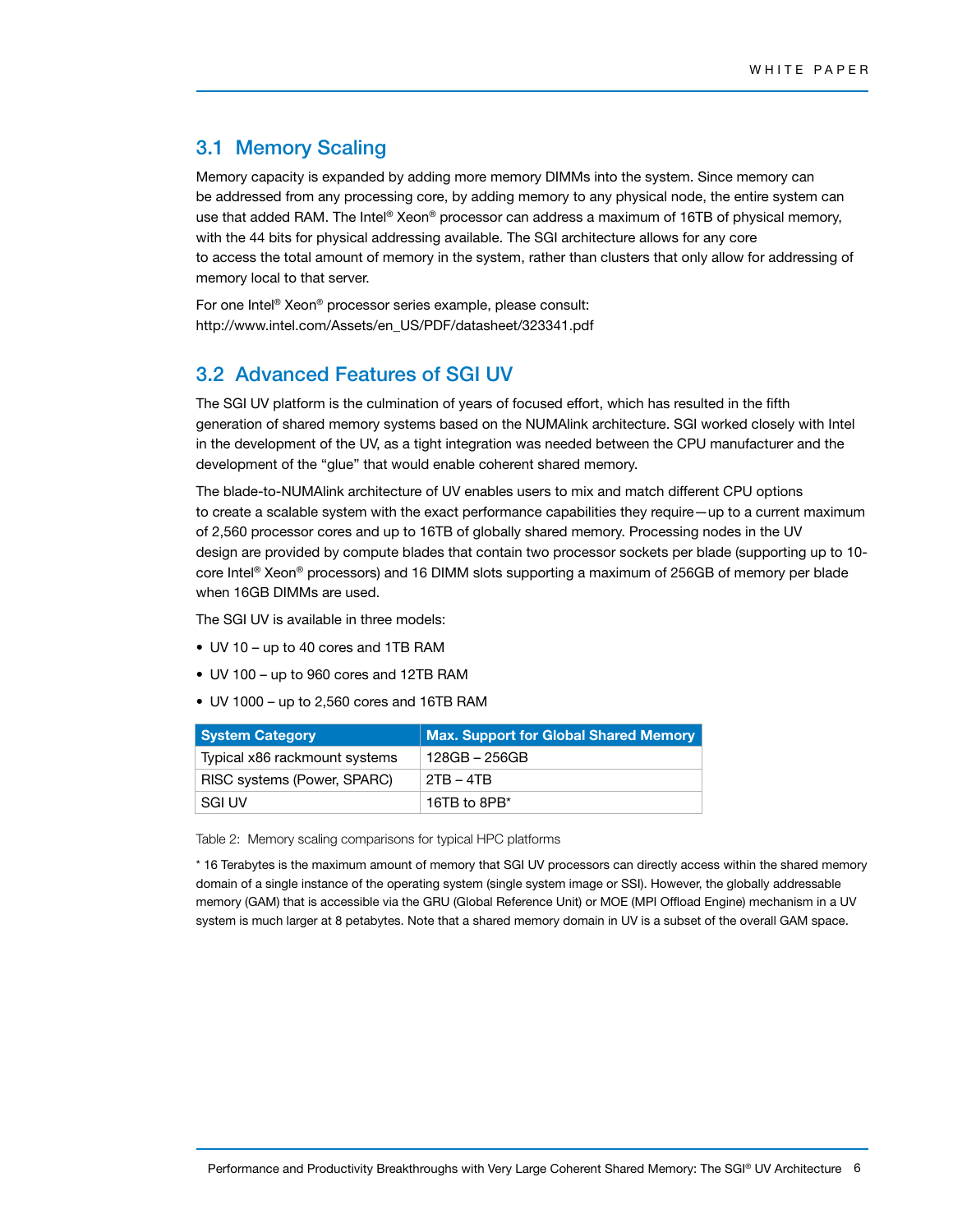#### 3.2.1 Flexible I/O Scaling

The architecture of SGI UV supports many I/O devices. Any processing core can access this flexible I/O as required by the application. By utilizing the standard PCIe slots available on each blade, a wide range of I/O capabilities can be accommodated. UV blades can easily connect to the SGI InfiniteStorage line of EBOD, RAID, SAN, NAS and tape storage solutions. As more blades are installed into the system, the I/O capacity and performance increase.

#### 3.2.2 Flexible Interconnect Scaling (Connectivity, Latency and Bandwidth)

The current SGI interconnect is NUMAlink 5 and it provides a raw single link aggregate transfer rate of 15GB/s (7.5 in each direction). Commodity clusters today use links with aggregate performance ranging from 4GB/s to 12GB/s (http://en.wikipedia.org/wiki/InfiniBand). NUMAlink 5 also includes the resources and protocols necessary to efficiently propagate coherent memory traffic across large system domains. Finally, NUMAlink interconnect technology delivers the industry's fastest hardware latencies: direct memory access to remotely located memory on the order of nanoseconds versus microseconds for cluster architectures. NUMAlink interconnect technology provides the ability to independently scale both endpoint connectivity and system-wide bandwidth, allowing individual systems to be optimized for particular applications which have differing requirements of bandwidth between nodes and mixes of various endpoint resources.

## 4. Benefits of Coherent Shared Memory

#### 4.1 Massive In-Core Computation by Design

A CSM architecture allows much larger and more detailed models of physical systems to be entirely memory resident. Consider, for example, modeling not only the turbine blades of an aircraft engine, but the complete engine. Lacking adequately sized coherent shared memory, one must employ one or more compromise strategies to make the computation feasible. This may include:

- Reducing mesh resolution: the number of data points used to represent the physical entity being modeled
- Breaking the problem down: managing it as a set of smaller pieces, perhaps dealing with intermediate results stored in scratch files on disk
- Reducing numerical precision: dropping to 32-bit representations
- Approximated emulation of component subsystem behaviors: often using algorithmic models and artificially constrained properties

All such strategies represent potentially significant compromises in computational accuracy, performance and productivity.

#### 4.2 Massively Memory-Mapped I/O

For applications that are bound by random I/O accesses on large data sets, up to 10,000x performance increases can be gained by bringing the entire dataset into main memory. This becomes even more compelling when considering the price difference between memory versus disk. Current price trends for memory and disk technology predict only, at most, two orders of magnitude between these storage layers. This alone yields a price-performance advantage over disk I/O-based operations of 100x.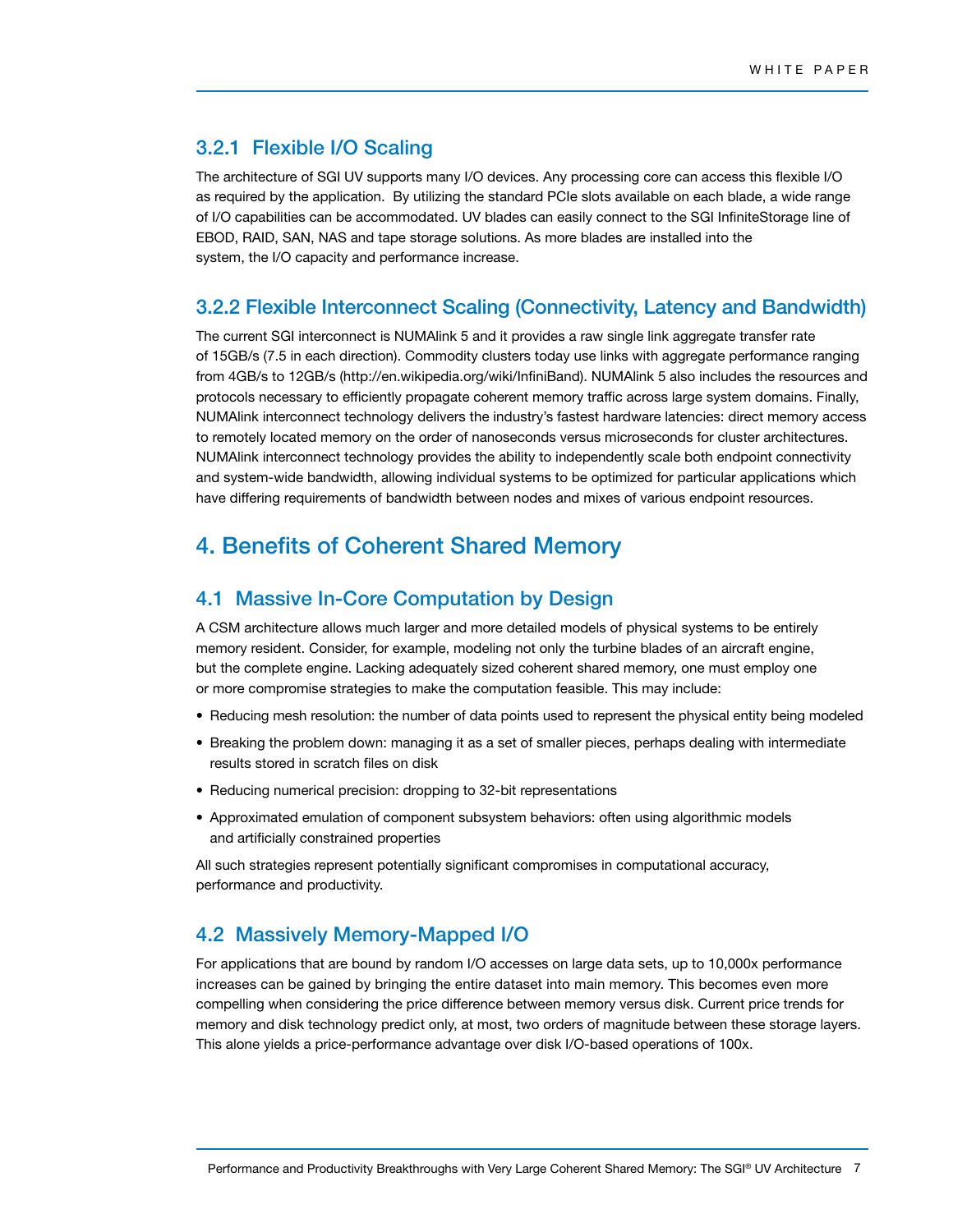For example, CSM can be exploited to dramatically improve database performance. Just as the move from storing databases on magnetic tape to magnetic disk allowed much higher performance through direct random access, CSM enables similar orders-of-magnitude improvements in database performance. A large, CSM system can entirely eliminate the need to page data in from disk.

#### 4.3 Highly Efficient Message Passing

A large CSM system is obviously well suited to shared memory applications. However, it can also deliver superior performance for distributed memory applications (for example MPI message passing) where all communications and data are explicitly defined and allocated. Moreover, when the ability to directly load and store to remote memory is correctly exploited, most software overhead is eliminated, yielding substantially reduced effective latencies. SGI UV systems utilizing the NUMAlink interconnect demonstrate superior efficiency for MPI. To go along with the new UV architecture, SGI has developed the Message Passing Interface Offload Engine (MOE), which accelerates the Mesasge Passing Toolkit (MPT). The MPT intercepts MPI calls and uses the acceleration available on the UV\_HUB ASIC. This can have a significant effect on the performance of a distributed application running on an SMP system.

#### 4.4 Arbitrary Scaling of Problem Size

Applications ported to systems with a distributed memory organization (globally shared) are often optimized by decomposing the input datasets and carefully placing the pieces in physical memory local to the processors that will most often interact with them. Consider an input dataset growing such that the partitioned pieces exceed the capacity of the individual nodes. On a clustered system, a major repartitioning, or possibly a complete change of algorithm, may be required in order to maintain a reasonable level of performance. But with a well-designed large CSM system, the latency and bandwidth penalties for fetching off-node data is comparatively minimal (whether addressing the memory directly or using message passing access). This means that simply by adding memory-only resources, one can run the same application without significant modification and still obtain the needed performance and correct computational behavior.

#### 4.5 Efficient Utilization of Memory Resources

Coherent shared memory unifies system memory resources that are, by definition, fragmented when using a distributed memory system approach. Porting certain applications for execution on a cluster requires that some amount of the dataset be replicated, often onto each cluster node in the system. This wastes system memory capacity and effectively increases the cost per bit for memory resident data. Data replication results in multiple data copies that must be managed, increasing the burden on the system or application. A CSM system implicitly avoids these complexities.

For instance, in a distributed ray tracing application running on a commodity cluster, each node in the cluster must have the entire model replicated locally or the application will suffer unacceptable degradation in latency and bandwidth. Once the model size exceeds the size of a given node's main memory, no further scaling of problem size can be obtained on that system (at least not without heroic efforts to implement complicated data caching schemes). On a large CSM system, the effective cost-per-bit economy and the ease of scaling datasets to essentially arbitrary size yield a substantial advantage over other architectures.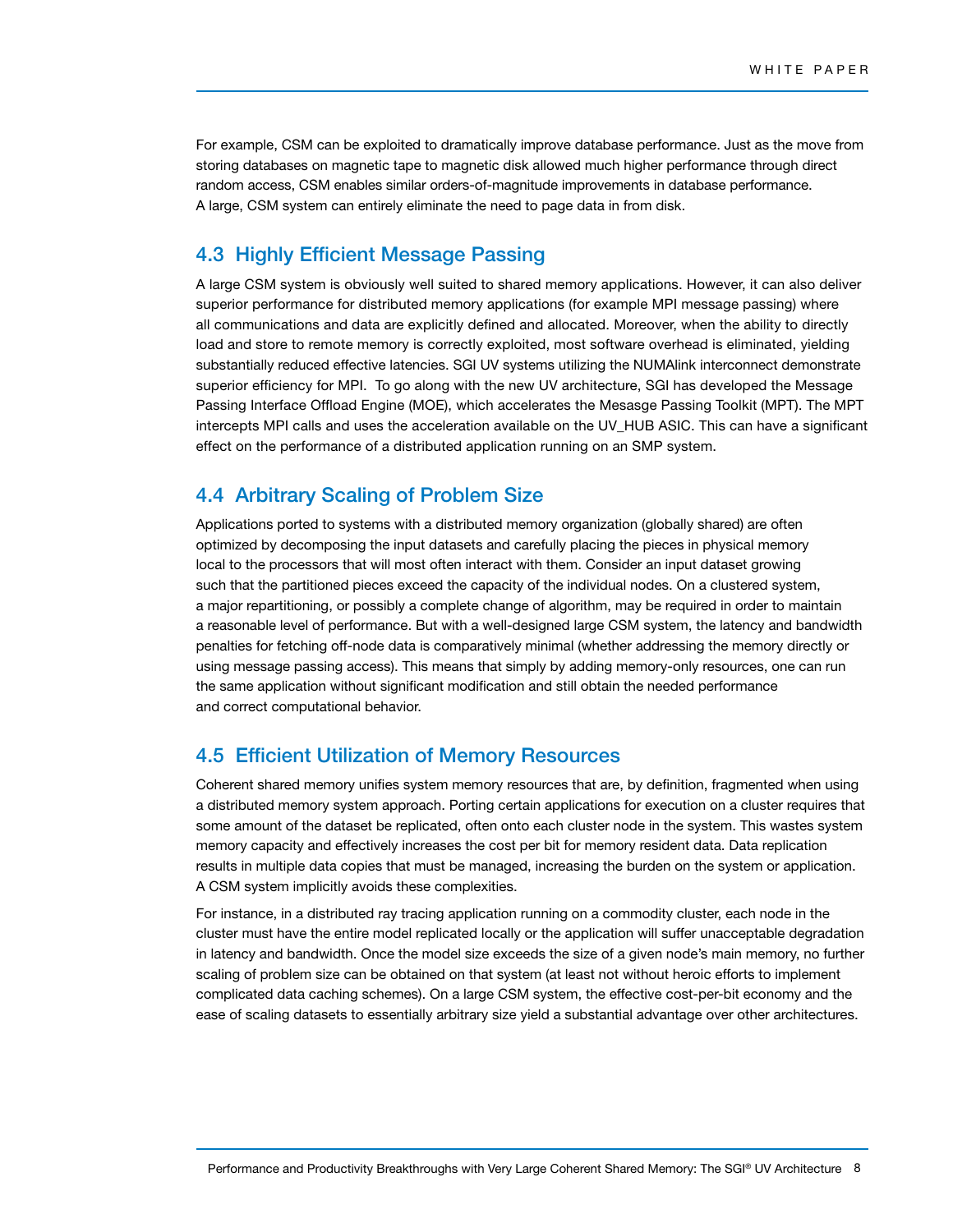#### 4.6 Greatly Simplified Load Balancing

For many real-world parallel applications, processing resources are wasted because of load imbalances. With coherent shared memory, it's a simple matter to direct a processor that has finished one task to start on another since the data associated with all such tasks are accessed via a single common address space. In contrast, load balancing on a cluster requires data for a new task to be explicitly copied to the node in question before work can start, creating significant overhead in managing copies of data and results.

#### 4.7 Efficient Development and Administration for Reduced TCO

When developing new codes, use of simpler programming models makes it easier to experiment with different algorithms. Shared memory programming provides a simple computational paradigm upon which to rapidly prototype and evaluate application codes. Many SGI UV users do some level of code development, benefiting from the ease of use afforded in up to 2,560 processor cores in a single, unified development and operating environment. Development can be done on a small system, down to a laptop, and then the identical binary can be moved to the large system and run at scale.

Further, managing a collection of computer resources within the context of a single instance of an operating system represents a fundamental reduction in costs associated with system administration. A recent study of total cost of ownership for high-end computing systems (Muzio and Walsh, 2003) estimates that the equivalent of one full-time person is required to administer every 128 $^2$  nodes (in this case, "node" refers to a specific instance of an operating system). For example, a modern 256 processor cluster of 128 dual-socket, quad-processor nodes would yield a system having a peak compute power of perhaps 12 teraflops and would require one full time person just for node administration. In contrast, the UV system delivers 50% more computing power in a single node of 2,560 processors and 18+ teraflops that can be configured as a single operating system image, requiring minimal administrative resources.

## 5. Programming Models

A number of programming models and APIs are supported for the SGI UV. With its massively large coherent memory design, various programming environments can be supported:

- SHMEM™ A shared memory model allows for different processes to read and write data to a large pool of memory, where other applications can do the same. OpenMP is an example of a SHMEM model.
- PGAS is the acronym for the "Partitioned Global Address Space." Languages such as Unified Parallel C (UPC) and CoArray Fortran (CAF) allow for the use of a large set of memory, which can be used by multiple threads and processes.
- Message Passing Interface (MPI) In this programming model, the application developer has control over both data and work distribution. However, it is important to understand when an application should use the MPI API and when the communication overhead is too much compared to the data transfer. SGI offers an MPI implementation, as part of the SGI ProPack™, that has been tuned to the UV system.
- In addition, there are hybrid models, such as using MPI for between-node communication and OpenMP for communication within the node.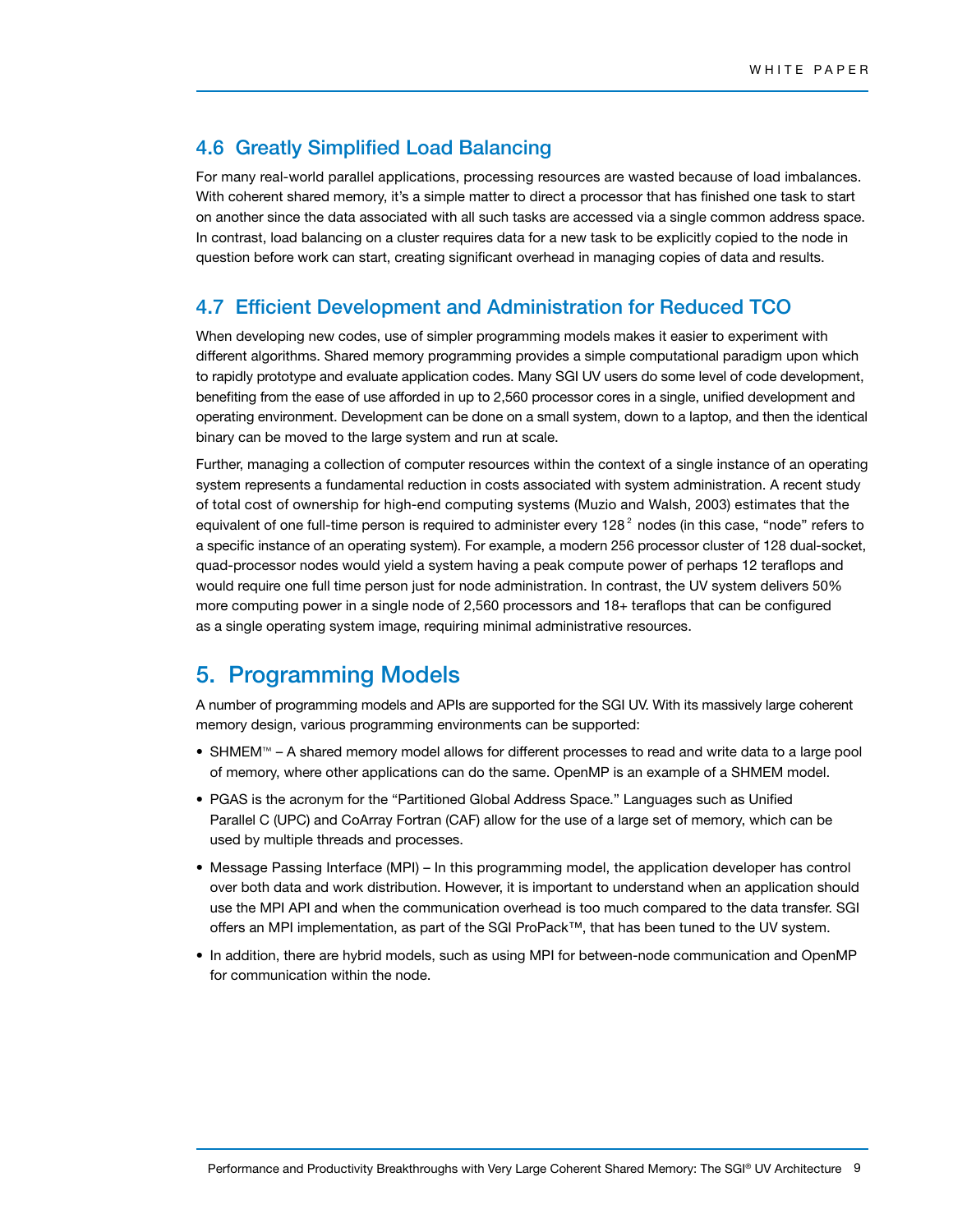#### 6. Use Cases and New Possibilities

The SGI UV, with its industry leading shared memory addressability and very high core count in a single system image, opens up a wide range of applications that can are easy to develop on smaller systems, and then easy to scale when deployed.

#### 6.1 Fraud Detection/Cyber Security

An example of where very large shared memory systems would be of value is in the area of fraud detection and cyber security. Using historical information and real time data feeds, which are accessible by a number of applications designed to detect fraud, a large memory system will excel by keeping significant amounts of data in memory. In the cyber security field, terabytes of incoming data may be needed from many systems with historical patterns, as well to detect and act on cyber security breaches, in real time. For example, as data is ingested by the system from a variety of clients (e.g., point-of-sale terminals, kiosks, ticket machines), algorithms could be run to determine anomalies from known patterns. A number of applications could be run on the same data sitting in memory to determine in real time if fraud is evident or in process. Applications which rely on fast access to large amounts of data that are not easily partitioned lend themselves to multi-terabyte memory systems such as UV.

#### 6.2 BioInformatics

Simulations of molecular interaction involving thousands of discrete units, each with many parameters and properties, require significant computing power to arrive at a certain state. By using a large computing platform with direct access to large numbers of processors and memory, more effective and global calculations can be performed, arriving at solutions more quickly. In addition, large databases can be brought into the massive amount of system memory, and applications can individually access the necessary data. A Europe-based pharmaceutical research institute has developed a genomics search and matching algorithm that produces results up to 1,000x faster than the commonly used BLAST application. This algorithm relies on 192GB of memory available, more than lower end two-socket servers.

The popular code NWChem is routinely run at one SGI customer site on only four processors of an SGI shared memory system, but using 80% of the 2TB of globally shared memory configured in that system. While execution may not scale efficiently across more than a modest handful of processors, big gains can be had simply by exploiting additional memory capacity. With the flexibility that SGI UV offers, applications can take advantage of large core counts, large memory addressability, or both.

#### 6.3 Data Analytics

Many organizations are trying to cope with massive amounts of data on a wide range of topics, from determining sales patterns to administering material distribution plans. With the very large memory capacity of SGI UV, much more data can be stored for real time analytics in order to find patterns, simulate processes and make decisions. Rather than applications working on only a fraction of the data available and then segmenting the analysis and algorithms, by using the UV large memory systems much more data can be analyzed with more complete and sophisticated algorithms. With real time decision making using full data sets, new insights can be explored and better business decisions made.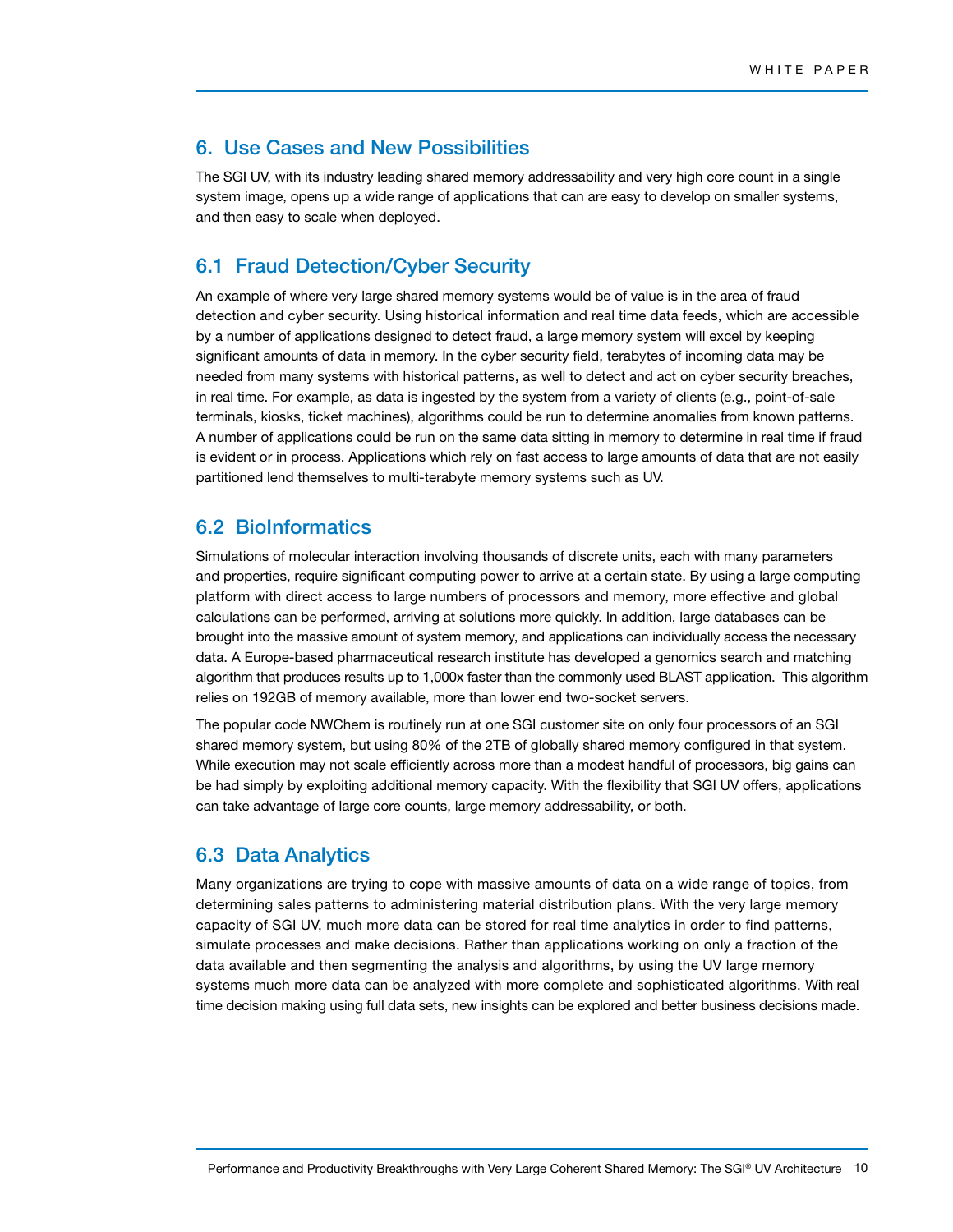### 6.4 Real-Time Interaction with Massive Datasets

A leading oil and gas exploration company is continuously challenged to deliver larger and larger seismic datasets to interpreting geoscientists. As datasets become larger and more precise, the geoscientists require larger memory systems in order to understand the information. In some cases geoscientists need to be able visualize and interact with more than one half of a terabyte of seismic data in real time.

Another example is real-time transaction and analytics processing. A leading casino management firm leverages an SGI shared memory system in managing their operations. They summarize a gaming day into multiple Oracle tables so users can access Oracle Discover for marketing analysis and slot analysis. The result is a mixed environment with online transaction processing and online analytical processing. Competitive systems need multiple servers to do this, but this SGI customer can do it all with the bandwidth of a single SGI shared memory server and avoid the hassle of trying to keep several systems synchronized.

#### 6.5 Memory Resident Databases such as Oracle® TimesTen

In-memory databases, such as Oracle TimesTen, are increasing the options available to leverage SGI UV large CSM systems. In a customer benchmark, a UV system (with 1TB of memory) using Oracle TimesTen scaled to handle an in-memory database with more than 10 billion rows of data. Ingest rates were an order of magnitude faster than the performance target, and query person rates were one thousand times faster. Join person/order rates were a remarkable million times faster than the performance target. The overall search performance of the Oracle TimesTen database on the SGI UV system was over one thousand times faster than the customer target, far exceeding the capabilities of any other server on the market today.

#### 6.6 Dataflow Applications

Certain applications are architected such that a number of processes can work on the same large data stream. An example is seen in local protein sequence alignment where millions of combinations are analyzed using the Smith-Waterman algorithm for performing this pattern matching. The high-performance algorithm is implemented using the Pervasive DataRush™ parallel dataflow platform, which developers can rapidly exploit using its extensible library of operators that seamlessly scale on commercially available multicore hardware. With the Pervasive DataRush software, almost one trillion cell updates per second were achieved on an SGI UV 1000 system with 384 cores, demonstrating unmatched performance and a world record for this type of application.

#### 7. Summary

The advantages of a global shared memory architecture are evident both in common high performance computing workloads and in grand challenge breakthroughs. Looking at the order-of-magnitude latency and bandwidth differences along the data access pathway demonstrates the obvious benefit of keeping datasets and simulations fully resident in system memory. With the additional benefits of simplified load balancing, development and system administration, the value of this versatile architecture delivers true return on investment. SGI UV technology makes it possible to build systems with massive coherent memory that scales up to 16TB. The value of these systems has already been demonstrated across a wide range of problem types. Future achievements with very large coherent shared memory architectures are limited only by the imagination of application developers and users.